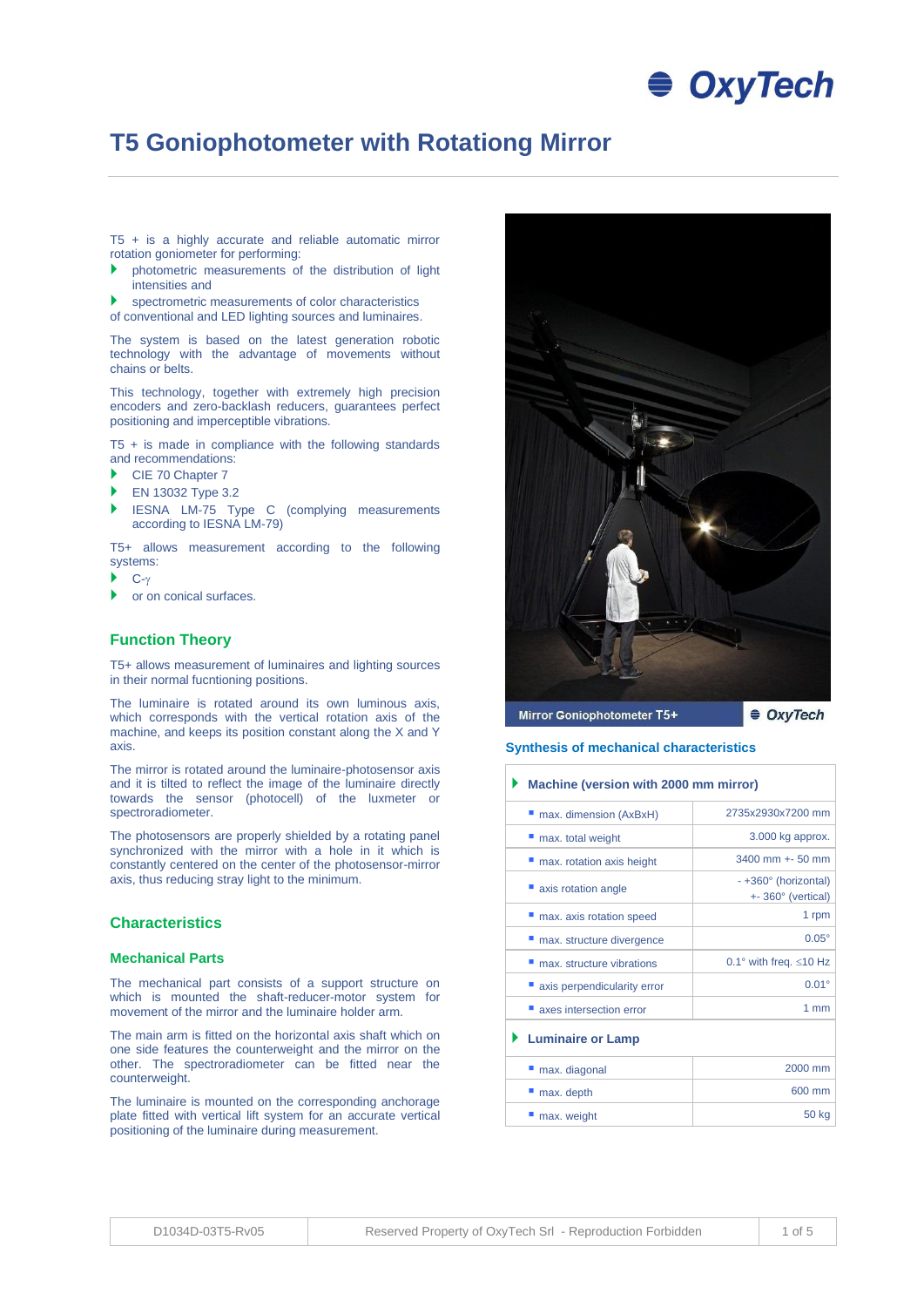# **OxyTech**

# **T5 Goniophotometer with Rotationg Mirror**

During assembly, the vertical rotation axis must coincide with the optical axis of the luminaire in case of  $C-\gamma$ measurements.

The mechanical parts of the machine are coated with very low reflectance black paint.

#### **Electromechanical Actuators / Motors**

The system is operated by 4 motors:

- **b** brushless motor with absolute encoder on board for the movement of the horizontal axis (rotation axis around which the mirror revolves) for the measurement of  $\gamma$ - or H- angles. In any case a second absolute encoder is mounted on the final axis as part of the outer feedback loop, which prevails over the inner retro activation of the brushless motor
- step-by-step motor, retro activated by an absolute encoder, for moving the luminaire around its optical axis, which coincides with the vertical axis, for the management of C- or V- semiplanes
- asynchronous motor, controlled by an inverter to guarantee the smooth vertical movement of the luminaire for an accurate positioning
- step-by-step motor retro activated by an absolute encoder for the movement of the rotating shield placed opposite the photosensor to ensure the exclusive vision of the mirror.

The motors can be operated separately by means of the special acceleration and deceleration ramps designed to restrict vibrations, or simultaneously with a touch-pad manual control system, equipped with emergency switch, or directly from the computer.

The system can measure in continuous movement or by stopping the machine in each measurement position  $C-y$  o V-H: in the latter case the program proceeds to acquire at least 3 values whose difference must not exceed a preestablished range. If this is not the case, a further three values are taken and then compared until measurement stability is achieved. Measurement with machine stop in each measurement position is generally more precise than continuous measurement but slower.

#### **Feed and Control Panel**

The operation and control panel, mounted on the side of the machine, contains the motor circuit boards and all the electrical and safety components to feed and manage the machine.

The control panel must be fed with 3 separate lines having the following characteristics:

- Machine Feed Line: Voltage 230 V Frequency 50 Hz Max. power 2000 W - Peak Current 7 A (other feeds on request)
- Lamp Feed Line: Voltage 230 V or 380 V Frequency 50 Hz Max. power 5000 W - Peak Current: depends on feeder
- Computer and Devices Feed Line: Voltage 230 V Frequency 50 Hz - Max. power 300 W (it is preferable to have a dedicated line).).

#### **Angle Measurement**

The perfect positioning with respect to the C- semiplanes and the  $\gamma$ - angles is guaranteed by absolute encoders placed on the horizontal and vertical rotation axis.

The angular resolution of the encoders is equal to 4/100° (13 bit) and the angular positions are shown on screen during measurement along with indication of the state of progress of measurement and the polar diagram of the plane under examination.

#### **Luxmeter**

The photocell consists of a silicon photovoltaic cell whose response corresponds to the relative visibility curve CIE  $V(\lambda)$  using the full-filtering method.



The photocell is thermostatized at 35°C and is supplied complete with a support to be fixed to the floor or ceiling. The support is equipped with all fine regulating systems for the various alignments and lasers to verify the centering of the luminaire/lamp.

#### **Photocell – Luxmeter System Characteristics (In accordance with EN 13032 - CIE 69 - DIN 5032/6)**

| <b>Acquisition Area Diameter</b>                | 8 mm                      |
|-------------------------------------------------|---------------------------|
| <b>Calibration Error Ukal</b>                   | $< 1\%$                   |
| ▶<br>Correspondence to $V(\lambda)$ $f_1$ Curve | < 1.5%                    |
| ▶<br>Directional Response Error f <sub>2</sub>  | $< 1\%$                   |
| ▶<br>Linearity Error f <sub>3</sub>             | $< 0.1\%$                 |
| ▶<br>Display Unit Error f <sub>4</sub>          | $< 0.1\%$                 |
| ▶<br>Fatigue f <sub>5</sub> (measured at 1 klx) | $< 0.1\%$                 |
| Þ<br>Modulated Light f <sub>7</sub>             | $< 0.1\%$                 |
| Polarization f <sub>8</sub><br>▶                | $< 1\%$                   |
| ▶<br>Scale Change Error f <sub>11</sub>         | $< 0.1\%$                 |
| Temperature Coefficient $\alpha_{25}$           | $0,1\%$ /K (L)-0,2%/K (A) |
| Sensitivity to UV (u)<br>▶                      | $< 0.01\%$                |
| ▶<br>Sensitivity to IR (r)                      | $< 0.01\%$                |
| Overall Characteristic faes                     | $< 3\%$                   |
| Integration Period at 50 Hz                     | 20-200 ms                 |
| <b>Calibration Period</b>                       | 2 years                   |

The photocell is connected to the luxmeter by a shielded cable of a maximum length of 70 m: should it be necessary to increase this distance, a suitable signal amplifier will have to be taken into consideration.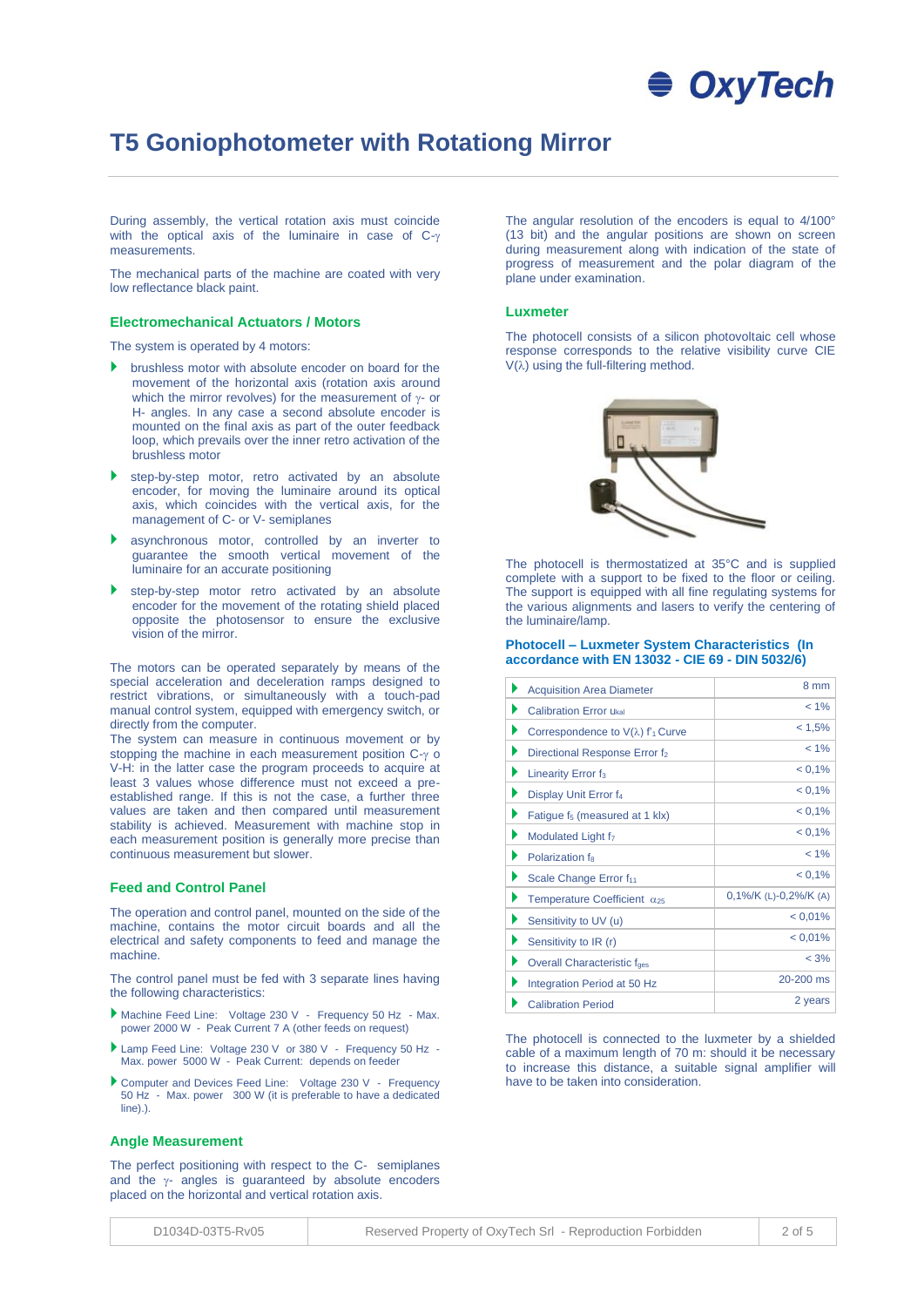

### **T5 Goniophotometer with Rotationg Mirror**

#### **Spectroradiometer (Optional)**

The system can be equipped with an spectroradiometer fitted on the arm opposite the one that supports the mirror and pointed towards the luminaire to be measured.



It is therefore possible to make measurements as prescribed by the Standards IESNA LM-79 and EN 13032-4 by using the module Gonwin SP in Gonwin and defining a number n of C- semiplanes in which to make the measurements.

#### **Spectroradiometer Characteristics**

| <b>Spectral Range</b>           | 380-780 nm                |
|---------------------------------|---------------------------|
| <b>Optical Bandwith</b>         | 4,5 nm FWHM               |
| <b>Wavelengths Resolution</b>   | 1 <sub>nm</sub>           |
| <b>Digital Resolution</b>       | 15 bit ADC                |
| <b>Dispersive Element</b>       | Imaging grating           |
| <b>Sensor Type</b>              | Photodiode array          |
| <b>Measuring Ranges</b>         | Luminance 1 150,000 cd/m2 |
|                                 | Illuminance 1  250 klx    |
| <b>Photometric Accuracy</b>     | 5 % (@ 2856 K)            |
| <b>Chromaticity Accuracy</b>    | $0.002$ x, y (@ 2856 K)   |
| <b>Color Repeatability</b>      | $0.0005$ x, y             |
| <b>CCT Repeatability</b>        | +/-20 K (@ 2856 K)        |
| <b>Wavelengths Accuracy</b>     | $\pm 0.5$ nm              |
| <b>Calibration Traceability</b> | <b>NIST</b>               |

#### **Control and Data Acquisition System**

The control unit organizes and manages the measurement and is connected to the computer by means of a TCP/IP interface.

The system manages all the measurement procedures, from reading angular positions to that of the signal from the photocell; it allows the angles to be fixed for a defined position and to carry out the whole measurement according to the C-Gamma, V-H systems or for conical surfaces.

#### **Mirror**

The mirror has high optical characteristics and is aluminized behind the glass to permit easy cleaning. It is in fact advisable to carry out frequent cleaning to maintain the reflecting capacity of the mirror intact.

The mirror is mounted on a rigid honeycomb aluminum support able to withstand distortions.

#### **Characteristics**

|  | Divergence          | contained within 0.5°              |
|--|---------------------|------------------------------------|
|  | Global Reflection   | uniform and contained within 0.5 % |
|  | Spectral Reflection | uniform and contained within 0.5 % |

#### **Software - LITESTAR 4D Gonwin**

The machine is supplied with management software LITESTAR 4D Gonwin in MS Windows<sup>®</sup> 10 environment that allows you to:

|               | E Tonochotometer control |                 | dessurem. Gonio Configure Lusmeter About<br>Measurement Distance = 9.350 |                                                                                    |           |
|---------------|--------------------------|-----------------|--------------------------------------------------------------------------|------------------------------------------------------------------------------------|-----------|
|               |                          |                 |                                                                          | <b>Luxneter Type</b>                                                               | <b>tx</b> |
| G             |                          |                 |                                                                          | Gamma angles engine<br>Current coston<br>Destination position<br>Speed requirement |           |
|               |                          | <b>ARANGANA</b> |                                                                          | <i><b><i>A </i></b></i><br><b>Engine Status</b>                                    |           |
| <b>Gonwin</b> |                          |                 |                                                                          | Gamma angles engine                                                                |           |

- carry out a complete measurement in accordance with:
	- standards (CIE Recommendations, EN Norm 13032 and Norm LM-79)
	- matrices freely set by the user.

|        | Rilievo Gonio Configura Luxmetro A Riguardo |           |                        |                    |                      |                     |                                                                                                    |           |                   |                        |   |                    |   |
|--------|---------------------------------------------|-----------|------------------------|--------------------|----------------------|---------------------|----------------------------------------------------------------------------------------------------|-----------|-------------------|------------------------|---|--------------------|---|
|        | <b>Termometro OxyTech</b><br>Temperatura    |           | Movimento Aria         |                    |                      | Umidità             |                                                                                                    |           |                   |                        |   | Sompendi           |   |
|        | 24.96 °C                                    |           |                        | $0.16$ m/s         |                      |                     |                                                                                                    | 63.39 PRH |                   |                        |   |                    |   |
|        | Wattmetro OxyTech                           |           |                        |                    |                      |                     |                                                                                                    |           |                   |                        |   | Sospendi           |   |
|        | <b>Tensione</b>                             | Corrente  |                        | Potenza            |                      |                     | Fattore di potenza                                                                                 |           |                   | Frequenza              |   |                    |   |
| CP     | 101.250 V                                   |           | 2.03500 A              |                    | 159,659 W            |                     |                                                                                                    | 0.77488   |                   |                        |   | 237.028 Hz         |   |
|        | Tensione                                    | Corrente  |                        |                    | Potenza              |                     | Fattore di potenza                                                                                 |           |                   | Frequenza              |   |                    |   |
| C.S    | 230.996 V                                   |           | 1.01900A               |                    | 205.194 W            |                     |                                                                                                    | 0.87174   |                   |                        |   | 50.070 Hz          |   |
| Motori |                                             |           |                        |                    |                      |                     |                                                                                                    |           |                   |                        |   |                    |   |
|        | Motori                                      |           |                        |                    | <b>Tipo Luxmetro</b> |                     |                                                                                                    |           |                   | <b>Illuminamento</b>   |   |                    |   |
|        | OxyTech                                     |           |                        |                    | OxyTech              |                     |                                                                                                    |           |                   |                        |   | 401,64000 Lx       |   |
|        | Motore Piani C                              |           |                        |                    |                      |                     | <b>Motore Angoli Gamma</b>                                                                         |           |                   |                        |   |                    |   |
|        | Posiz Corrente                              |           |                        | $0.0$ $*$          |                      | Posiz, Corrente     |                                                                                                    |           |                   |                        |   | $0.0$ $*$          |   |
|        | Postz: Destinazione                         |           |                        | $0.0$ <sup>*</sup> |                      |                     | Posiz Destinazione                                                                                 |           |                   |                        |   | $0.0$ <sup>*</sup> |   |
|        | Regolazione velocità                        |           |                        | 100 %              |                      |                     | Regolazione velocità                                                                               |           |                   |                        |   | 100 %              |   |
|        | TAXABLE ALCOHOL: N                          | $(1 - 1)$ | E. E. F. 31            |                    |                      |                     | $\begin{array}{ccccccccccccc} \bullet & & \bullet & & \bullet & & \bullet & & \bullet \end{array}$ | $\sim$    | ×<br>$\mathbf{r}$ | <b>CONTRACTOR</b>      |   | 101                |   |
|        |                                             |           |                        |                    |                      |                     | ×                                                                                                  |           |                   |                        |   |                    |   |
|        | <b>Stato Motori</b>                         |           |                        |                    |                      | <b>Stato Motori</b> |                                                                                                    |           |                   |                        |   |                    |   |
|        | Е                                           |           | R                      | м                  |                      | Е                   |                                                                                                    |           |                   |                        | R |                    | и |
|        | Comandi                                     |           | Comandi Associati      |                    |                      |                     |                                                                                                    |           |                   |                        |   |                    |   |
|        | Motore Plani C                              |           | Posizione Destinazione |                    |                      |                     | Motore Angoli Gamma                                                                                |           |                   | Posizione Destinazione |   |                    |   |
|        | $Enc = 0$                                   | 0.0       |                        |                    |                      |                     |                                                                                                    |           | 0.0               |                        |   |                    |   |
|        |                                             |           |                        |                    |                      |                     |                                                                                                    |           |                   |                        |   |                    |   |

- save the measured values in matrices in GF format (goniophotometer format) convertible into formats Eulumdat, IES, Cibse TM14, LTLI and OXL OxyTech with LITESTAR 4D Photoview.
- perform point measurements defined by the operator
- define the type of measurement whether continuous or with stops in every measurement position
- regulate the automatic start of measurement by evaluation of the full performance of the lamp
- regulate the length of the stops between one plane and the other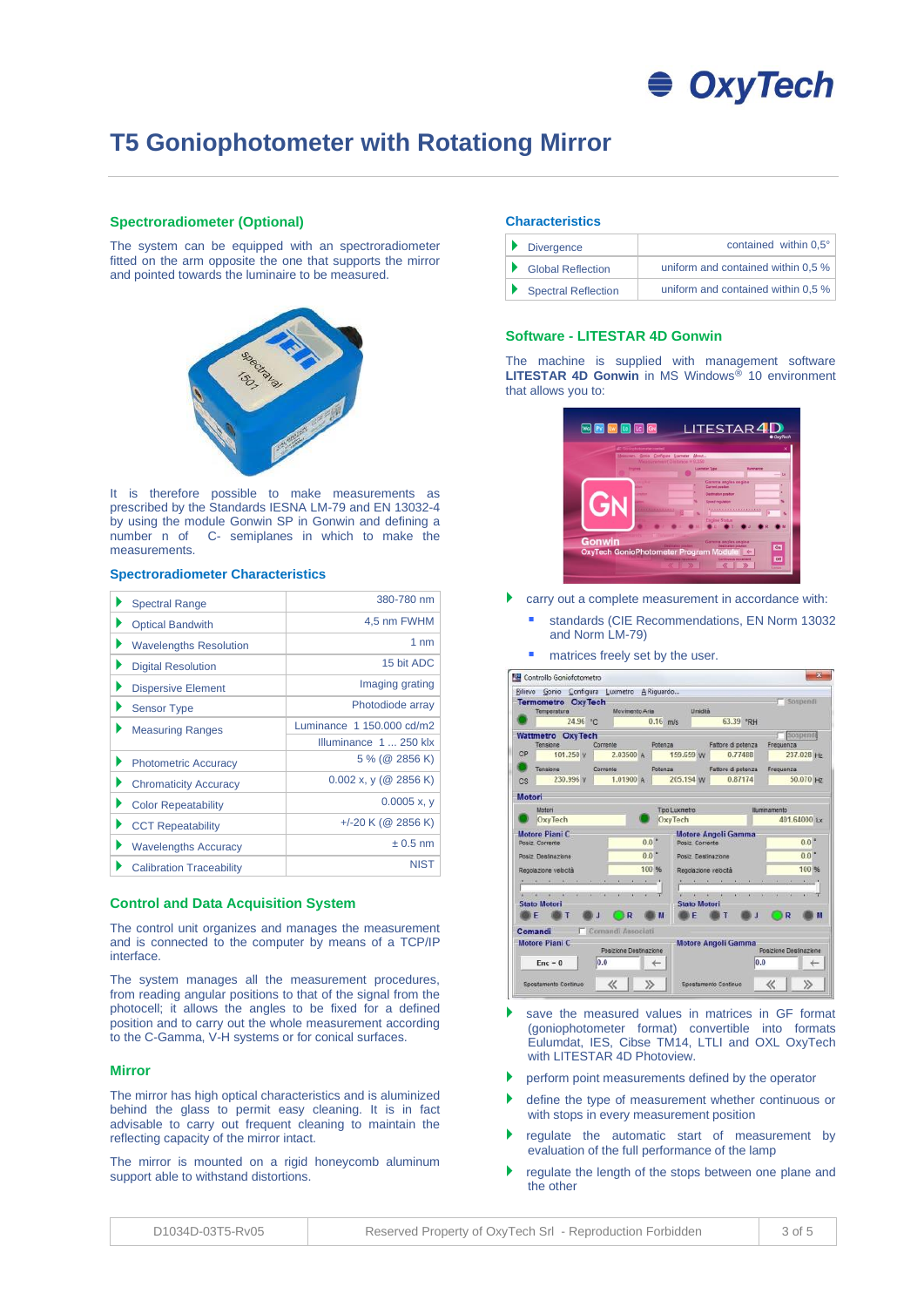# **OxyTech**

# **T5 Goniophotometer with Rotationg Mirror**

- regulate the speed of rotation around the axes during measurement
- measure and save in Excel files:
	- the electrical parameters before and after the feeders (optional module)
	- the parameters of temperature, humidity and air speed (optional module)
- manage all functions of control and acquisition of measured and calculated values
- assess the lamp flux stability during measurement with immediate stop to the latter should the differences be greater than a predefined delta
- assess the stability of the electrical parameters during measurement with immediate stop of the latter should the differences be greater than a predefined delta
- assess the flux decay for emergency lighting devices in accordance with EN 1838 (optional module)
- visualize the stability graph of the electrical parameters throughout measurement
- visualize the polar diagram of the plane under examination throughout measurement
- automatically turn off lamp and machine at the end of measurement (useful function for long term measurements that can also be performed during the night) (optional module)
- measure the temperatures of luminaires and lamps using the thermocouple system (optional module).

The software works on PC in MS Windows<sup>®</sup> 10 environment and is available in more than 25 languages.

#### **Optional Accessory Elements**

The following optional accessory elements are available:

- Standard calibrated lamp for calibrating the goniophotometer inclusive of lampholder (4 wire technique), CC feeder and certificate
- ▶ Wave generator (power source)
- $\blacktriangleright$  High precision multimeter with 1, 2 or 3 channels
- Special brackets for fixing luminaires and lamps.

#### **Software - LITESTAR 4D Photoview**

Processing and visualization of measurement results in tables and graphs are carried out with the **LITESTAR 4D Photoview Plus** module that allows you to:



- import the measurement data saving them in files defined by the operator
- convert a  $C-\gamma$  measurement into V-H and viceversa
- import and export the measurements in the standard formats Eulumdat, IES (86, 91 and 95), TM14, LTLI and OXL
- process graphs:

■ polar, Cartesian and of beam aperture



- of the glare
- of the isolux and isocandle curves
- of the yield for interior and road luminaires
- of the photometric classification of road luminaires according to IES TM-15 standard
- of the decay in emergency
- process the tables:
	- of the utilances and utilization factors
	- of UGR and luminance values
	- of the international classifications.

The software works on PC in MS Windows® 10 environment and is available in more than 25 languages.

#### **Computer**

The computer supplied with the machine complies with the following minimum requirements:

- PC with 1 Gb RAM or greater and 2 Gb hard disk
- ▶ 1 LAN and 2 USB interfaces
- color monitor
- MS Windows ® 10 operating system or higher

#### **Room Dimensions and Characteristics**

#### **Dimensions**

The dimensions of the room in which to install the goniophotometer depend on the type of luminaire to be measured.

The distance photocell/luminous center of luminaire is determined according to the prescriptions given, for example, in standard EN13201-4:2015 paragraph 4.5.4.1.

**Example:** luminaire for linear 58W fluorescent lamps – dimension of luminous area approx. 1500 mm therefore the